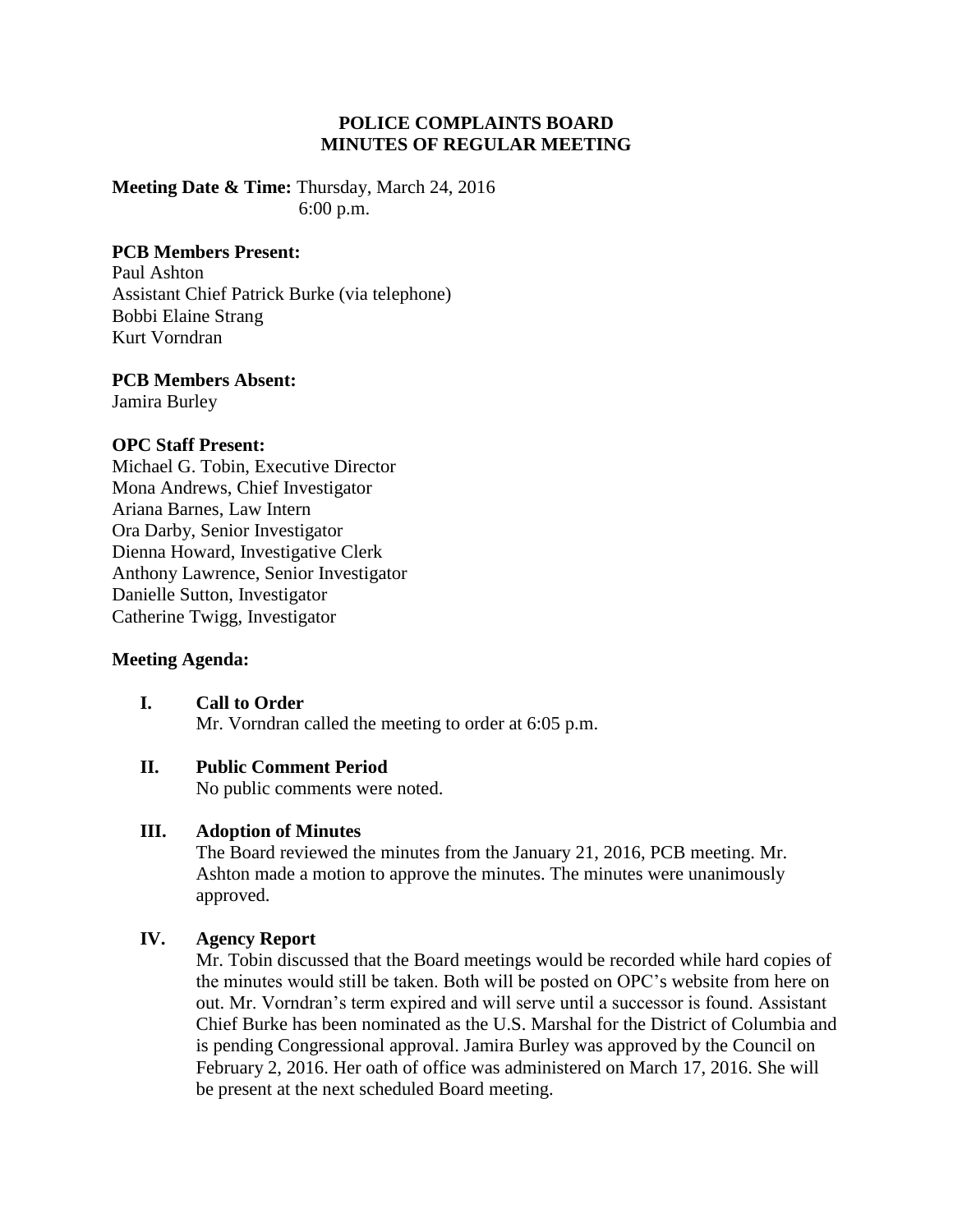Mr. Tobin informed the Board that the District of Columbia legislation B21-0360 "Neighborhood Engagement Achieves Results Act of 2015" (NEAR Act) was approved in a second vote on March 1, 2016. The bill is in the Mayor's office pending approval. Following local executive approval the legislation will proceed to Congressional review. These changes will provide OPC the opportunity to regularly and publicly monitor and report on all complaints filed and use of force incidents, including officer-related shootings and deaths in custody. The changes that affect OPC will be made public once that date has been received.

Mr. Tobin informed the Board that MPD put out a revised General Order of some procedures due to recent legislation that went into effect. Most of the procedures remain unchanged.

Mr. Tobin stated that a six-month report of OPC's fiscal year 2016 will be out after March 31, 2016.

Mr. Tobin stated that OPC's pamphlets and brochures would be updated once the changes go into effect. This news would be publicized via a public affairs rollout. Mr. Vorndran referred to former PCB Chair Iris Chavez's connections with providing the Spanish-language periodicals press releases in Spanish. Mr. Tobin responded that OPC has two full-time staff capable of interpreting documents into Spanish. Mr. Vorndran asked of what language services OPC had. Mr. Tobin replied that OPC uses a District-contracted service. Ms. Strang commented on her use of these services.

Mr. Tobin informed the Board of a Palestinian delegation's recent visit to OPC, and how the delegation was interested in OPC's oversight process. He also mentioned his recent trip to speak with Panamanian delegates, and how he was contacted by Chicago's oversight agency. He further stated that OPC's outreach will expand according to the law changes.

Ms. Andrews informed the Board of the changes to OPC's complaint forms and receipt of formal complaints. She stated that these changes involve a dedicated e-mail address for receiving complaints and that she has contacted OCTO to adjust the email's account settings. A link to this address was posted on OPC's website. A method of receiving formal complaints with electronic signatures is pending. This new system will allow complainants to submit documents and photographs online as well. Mr. Vorndran asked when this will be made public. Ms. Andrews replied that the system will be tested a few more times before being made public. A link will be sent to the Board when it is live. Mr. Ashton asked if there would be PR when this change will be public. Mr. Vorndran brought up the concern of OPC being overburdened by non-OPC complaints. Ms. Andrews stated that OPC's community partners and MPD stations will be informed of these changes as they come. Mr. Ashton commented on the readability of OPC's mobile site.

Ms. Andrews informed the Board of a complaint examiner training/meeting held at OPC on March 23, 2016. Mr. Tobin stated that the meeting involved good